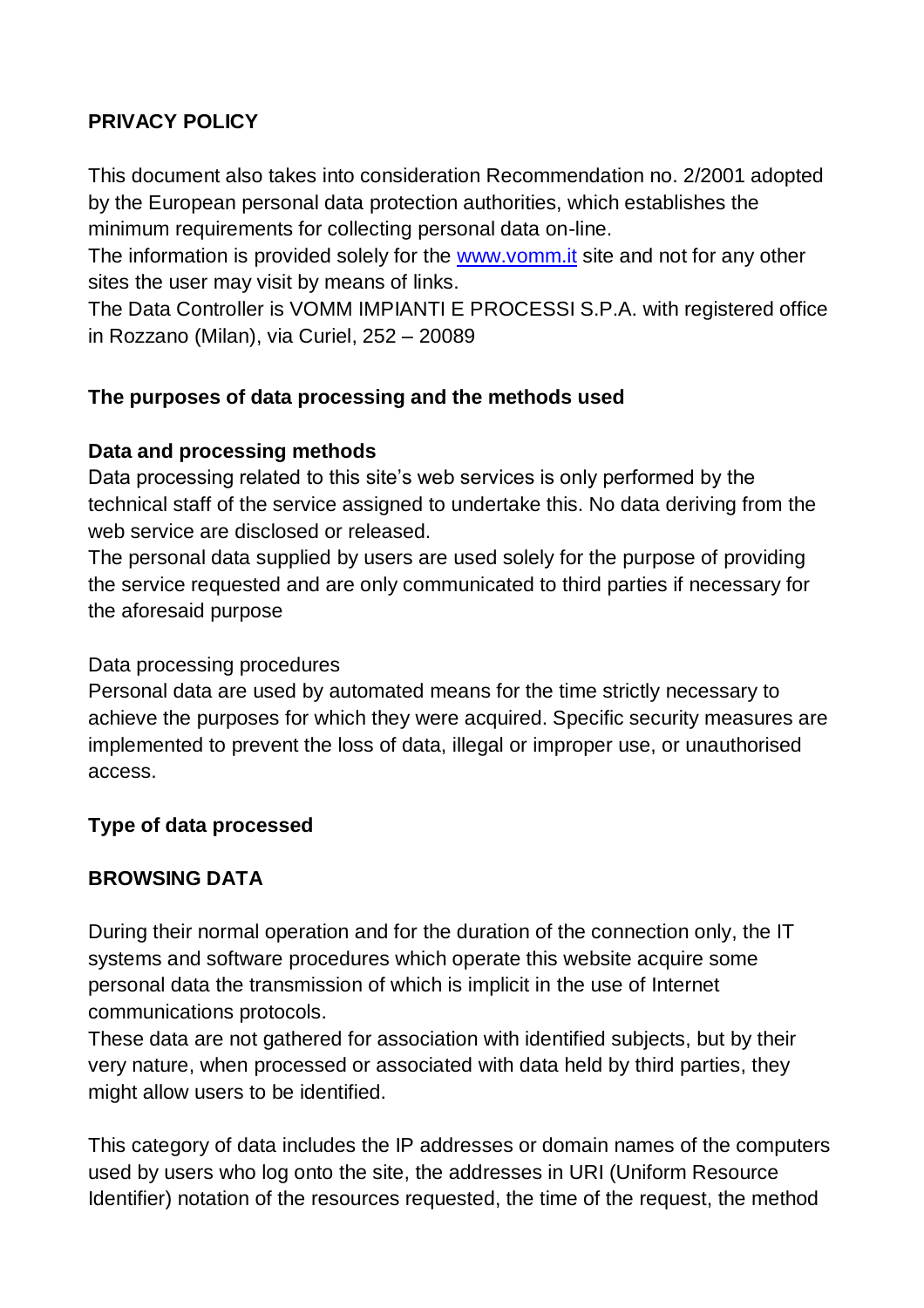used when submitting the request to the server, the size of the file obtained in reply, the numerical code indicating the server's response status (concluded successfully, error, etc.) and other parameters relating to the user's operating system and IT environment.

These data are used for the sole purpose of obtaining anonymous statistical information concerning use of the site and to check that it is operating correctly and they are deleted immediately after processing. The data might be used to identify those responsible in the event of IT crime against the site.

# **DATA SUPPLIED VOLUNTARILY BY THE USER**

The optional, explicit, voluntary dispatch of electronic mail to the addresses provided on this site leads to the subsequent acquisition of the sender's address, necessary in order to reply to any enquiries, and any other personal data included in the message.

Personal data may only be used for the dispatch of advertising material, marketing information or the sale of products or services by the company with the sender's consent.

### **COOKIES**

Cookies are small text strings which a server exchanges with the web client (by means of the browser installed on the user's electronic device). They are used for automatic digital authentication, session tracking and storing specific information about the users who access the server.

## **TECHNICAL COOKIES**

This Site uses the following type of cookies: Technical cookies (which do not require consent under current legislation).

This Site uses Technical Cookies to save the user's session and to perform other activities strictly necessary for its operation, such as in relation to traffic distribution. It may also use Cookies to save browsing preferences and optimise the user's browsing experience on the Site; these cookies include, for example, those for the management of aggregated, anonymous statistics by the Site's Controller. "Web Analytics", used to collect aggregated, anonymous statistics on user' use of the Site, are also Technical Cookies.

This website uses Google Analytics, a web analytics service provided by Google, Inc. ("Google"). Google Analytics uses cookies to allow the website to analyse how users utilize it.

You can prevent Google from collecting and processing this information by downloading and installing this browser plugin :

<http://tools.google.com/dlpage/gaoptout?hl=en>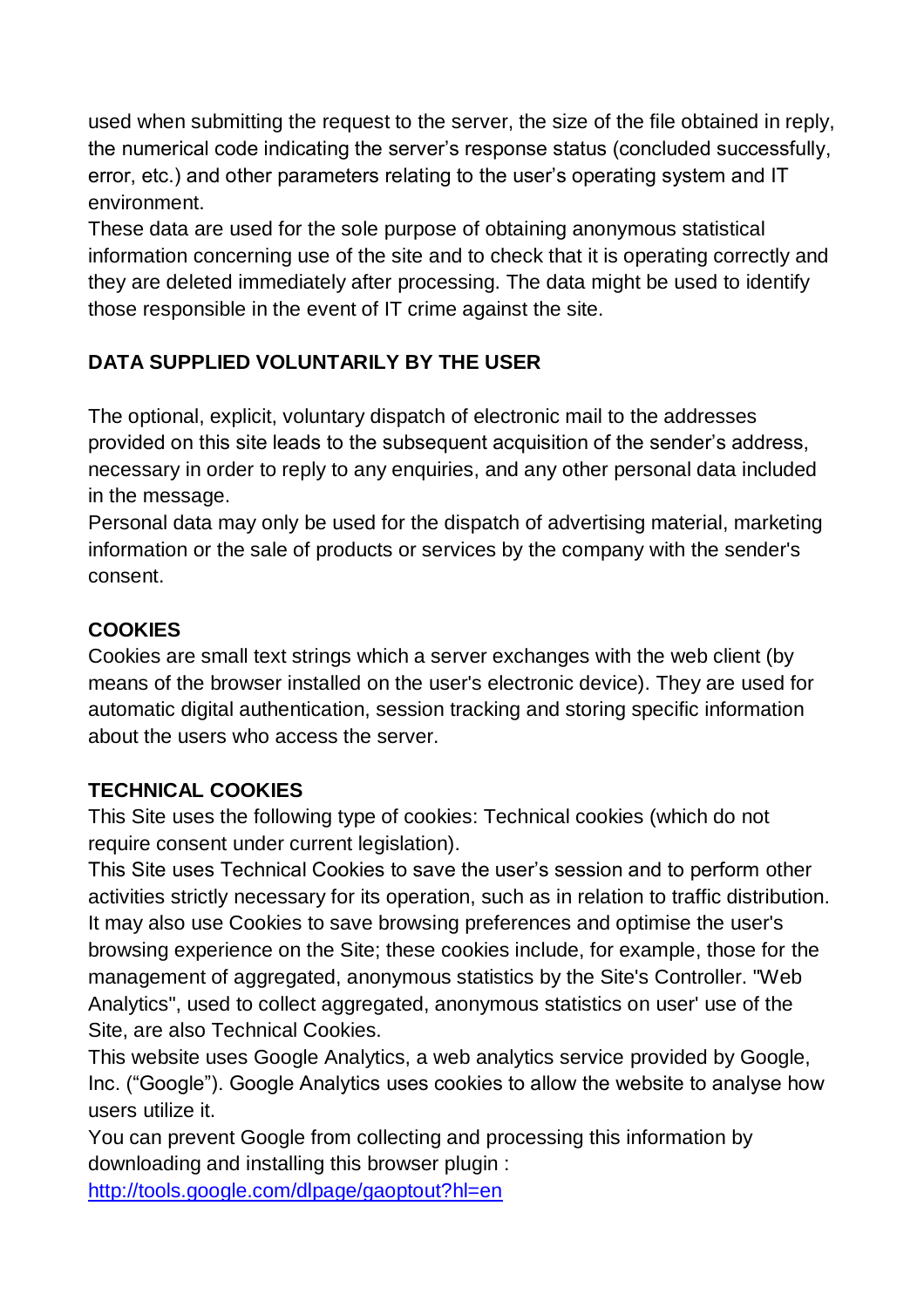Cookies are saved on the electronic device utilised by the Site's user, are processed by automated means for the time strictly necessary to achieve the purposes for which they were acquired and are not disclosed to third parties. Specific security measures are implemented to prevent the loss of data, illegal or improper use, or unauthorised access.

### **THIRD-PARTY COOKIES**

Third-party cookies are also installed by means of this website. To ensure total transparency, for each type of cookie reported we specify the names of the third parties which use them, and the link to the page where you can access information about the relevant data processing and refuse your consent if you wish.

Zini Privacy Policy: https://www.iubenda.com/privacy-policy/66414674

Ipack Ima: **http://www.ipackima.com/it/pages/web-policy**

Ifat: **https://www.ifat.de/general-terms-and-conditions.html**

Biogaz: **https://www.biogaz-europe.com/en/mentions-legales/**

Ecomondo: **https://www.ecomondo.com/link/disclaimer-testo**

#### **Managing cookies from browser settings**

This Site functions best with cookies enabled. However, the user can utilise the browser's configuration tools to prevent the setting of cookies on his electronic device. If cookies are completely deactivated, this may also disable some of the Site's functions or it may be completely unable to function correctly. Even with all cookies disabled, the browser will continue to store a few data necessary for the Site's basic functions.

For information about how to change cookie settings, users can refer to the site of the producer of the browser they are using.

### **Rights of data subjects**

The subjects to whom personal data refer are entitled, at any time, to obtain confirmation as to whether or not these data exist and to be informed of their contents and origin, check their accuracy or request their completion, updating or correction [\(art. 7 of Italian Decree Law no. 196/2003\)..](http://www.eurizoncapital.it/portalWeb40/eurizonweb/eurizon/documenti/pagine/privacy_art7.pdf)